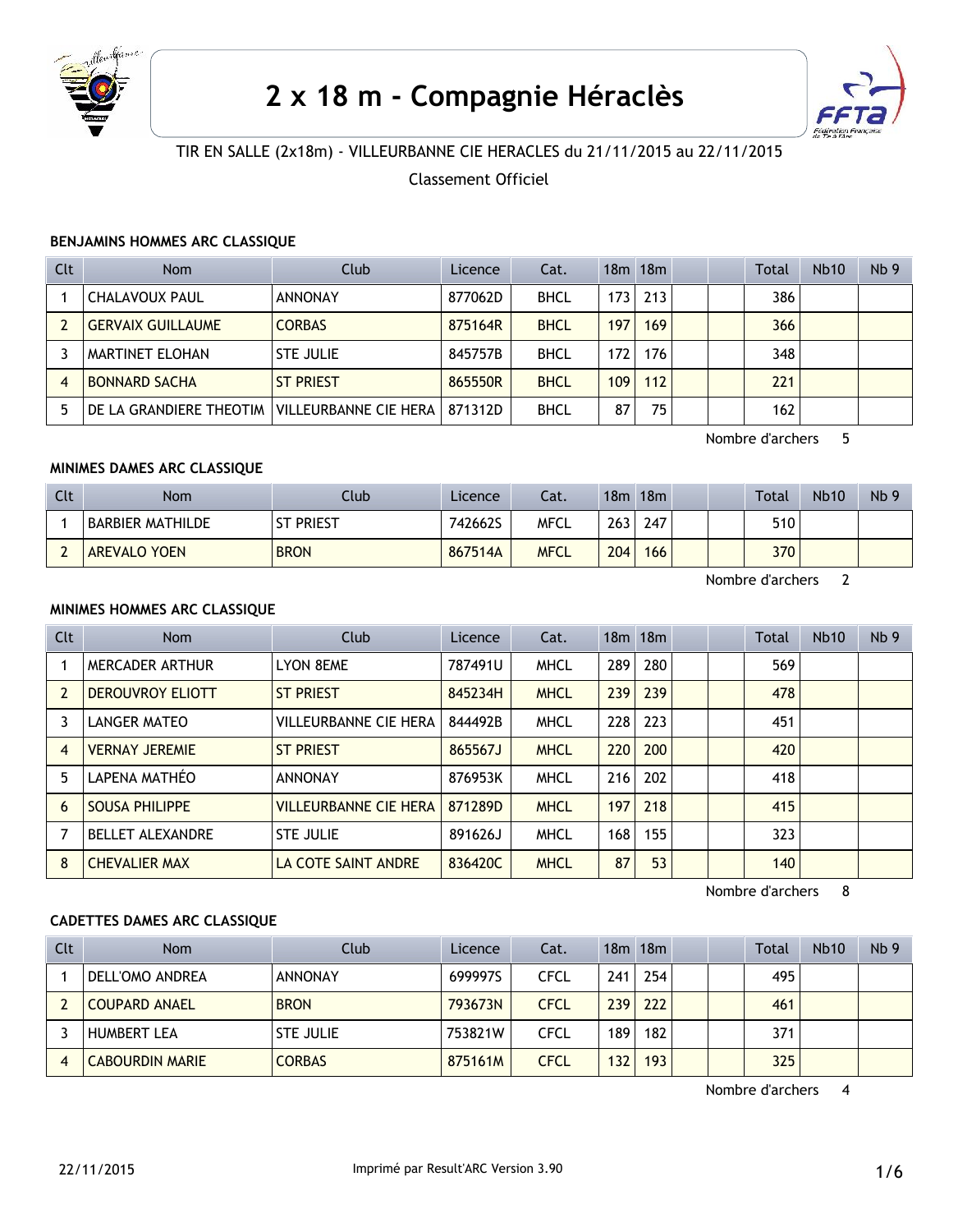#### **CADETS HOMMES ARC CLASSIQUE**

| Clt            | <b>Nom</b>                | Club                         | Licence | Cat.        |     | 18m 18m |  | Total | <b>Nb10</b> | Nb <sub>9</sub> |
|----------------|---------------------------|------------------------------|---------|-------------|-----|---------|--|-------|-------------|-----------------|
| 1              | <b>GAUB JULES</b>         | <b>VILLEURBANNE CIE HERA</b> | 699526E | <b>CHCL</b> | 281 | 286     |  | 567   |             |                 |
| $\overline{2}$ | <b>CHAINTREUIL ALEXIS</b> | VILLEURBANNE CIE HERA        | 720824E | <b>CHCL</b> | 282 | 276     |  | 558   |             |                 |
| 3              | MERCADER BRYAN            | LYON 8EME                    | 745503E | <b>CHCL</b> | 266 | 286     |  | 552   |             |                 |
| $\overline{4}$ | <b>MATHAT NICOLAS</b>     | <b>ANNONAY</b>               | 800942P | <b>CHCL</b> | 247 | 266     |  | 513   |             |                 |
| 5              | RONGIER CYRIL             | <b>BRON</b>                  | 831755G | <b>CHCL</b> | 237 | 252     |  | 489   |             |                 |
| 6              | <b>CUMINAL THIBAULT</b>   | <b>VILLEURBANNE CIE HERA</b> | 753979T | <b>CHCL</b> | 237 | 252     |  | 489   |             |                 |
| 7              | HARTMANN MAXIME           | NEUVILLE SUR SAONE           | 754299R | <b>CHCL</b> | 235 | 250     |  | 485   |             |                 |
| 8              | <b>CHARVET DUNCAN</b>     | <b>CHAMBERY</b>              | 776937X | <b>CHCL</b> | 232 | 248     |  | 480   |             |                 |
| 9              | <b>JOLY REMI</b>          | <b>CORBAS</b>                | 767315N | <b>CHCL</b> | 240 | 235     |  | 475   |             |                 |
| 10             | PORTAL SIMON              | <b>VILLEURBANNE CIE HERA</b> | 789721T | <b>CHCL</b> | 244 | 229     |  | 473   |             |                 |
| 11             | <b>ESPINOSA LUCAS</b>     | <b>CORBAS</b>                | 793095K | <b>CHCL</b> | 221 | 248     |  | 469   |             |                 |
| 12             | <b>GUYOT ADRIEN</b>       | <b>ST PRIEST</b>             | 788522P | <b>CHCL</b> | 235 | 218     |  | 453   |             |                 |
| 13             | AREVALO LOIS              | <b>BRON</b>                  | 844266F | <b>CHCL</b> | 223 | 230     |  | 453   |             |                 |
| 14             | <b>LABARTHE TRISTAN</b>   | <b>STE JULIE</b>             | 846142V | <b>CHCL</b> | 232 | 216     |  | 448   |             |                 |
| 15             | DESSERTENNE LEO           | ANNONAY                      | 868836M | <b>CHCL</b> | 218 | 204     |  | 422   |             |                 |
| 16             | <b>GAUDENECHE ALBAN</b>   | T.A. GIVORS GIER SUD         | 778905L | <b>CHCL</b> | 198 | 218     |  | 416   |             |                 |
| 17             | <b>VARAINE AUDRAN</b>     | <b>ANNONAY</b>               | 877265Z | <b>CHCL</b> | 208 | 205     |  | 413   |             |                 |
| 18             | <b>CHANAL AUBIN</b>       | <b>STE JULIE</b>             | 845763H | <b>CHCL</b> | 199 | 198     |  | 397   |             |                 |
| 19             | DANOVARO THÉO             | <b>BRON</b>                  | 817082H | <b>CHCL</b> | 190 | 201     |  | 391   |             |                 |
| 20             | <b>GROEBER DANIEL</b>     | LA COTE SAINT ANDRE          | 854407D | <b>CHCL</b> | 179 | 198     |  | 377   |             |                 |
| 21             | SALAH MEDHI               | ST PRIEST                    | 816860S | <b>CHCL</b> | 192 | 172     |  | 364   |             |                 |
| 22             | <b>VIAL BENJAMIN</b>      | <b>ST PRIEST</b>             | 808877P | <b>CHCL</b> | 164 | 174     |  | 338   |             |                 |
| 23             | JEANDENANT MAEL           | <b>CORBAS</b>                | 867191Z | <b>CHCL</b> | 150 | 138     |  | 288   |             |                 |
| 24             | <b>FERRARI ROMAIN</b>     | <b>CORBAS</b>                | 867157M | <b>CHCL</b> | 148 | 134     |  | 282   |             |                 |
| 25             | <b>CHAMBARD VINCENT</b>   | LYON 9EME                    | 770528F | <b>CHCL</b> | 130 | 141     |  | 271   |             |                 |
| 26             | <b>MANET AURELIEN</b>     | <b>ST PRIEST</b>             | 865535Z | <b>CHCL</b> | 123 | 115     |  | 238   |             |                 |
| 27             | <b>BILLEAUD JEREMIE</b>   | LA COTE SAINT ANDRE          | 822698M | <b>CHCL</b> | 110 | 94      |  | 204   |             |                 |
| 28             | <b>AUDU BASTIEN</b>       | <b>ST PRIEST</b>             | 790920W | <b>CHCL</b> | 84  | 71      |  | 155   |             |                 |

Nombre d'archers 28

# **JUNIORS DAMES ARC CLASSIQUE**

| Clt | <b>Nom</b>           | Club                       | Licence | - - -<br>cal. | 18m | 18m      |  | <b>Total</b> | <b>Nb10</b> | Nb <sub>5</sub> |
|-----|----------------------|----------------------------|---------|---------------|-----|----------|--|--------------|-------------|-----------------|
|     | <b>BLACHER SILYA</b> | <b>PRIEST</b><br>--<br>ו כ | 810815W | <b>JFCL</b>   | 07  | 1つに<br>. |  | าาา<br>LLL   |             |                 |

Nombre d'archers 1

# **JUNIORS HOMMES ARC CLASSIQUE**

| $\sim$<br>. . | Nom                        | Club            | Licence | Cat.        | 18 <sub>m</sub> | 18 <sub>m</sub> |  | <b>Total</b> | <b>Nb10</b> | Nb <sub>9</sub> |
|---------------|----------------------------|-----------------|---------|-------------|-----------------|-----------------|--|--------------|-------------|-----------------|
|               | <b>DENIS</b><br>MISSAGHIEH | <b>CHAMBERY</b> | 821252R | <b>JHCL</b> | 281<br>__       | つフト<br>ـ ا ـا   |  | 556          |             |                 |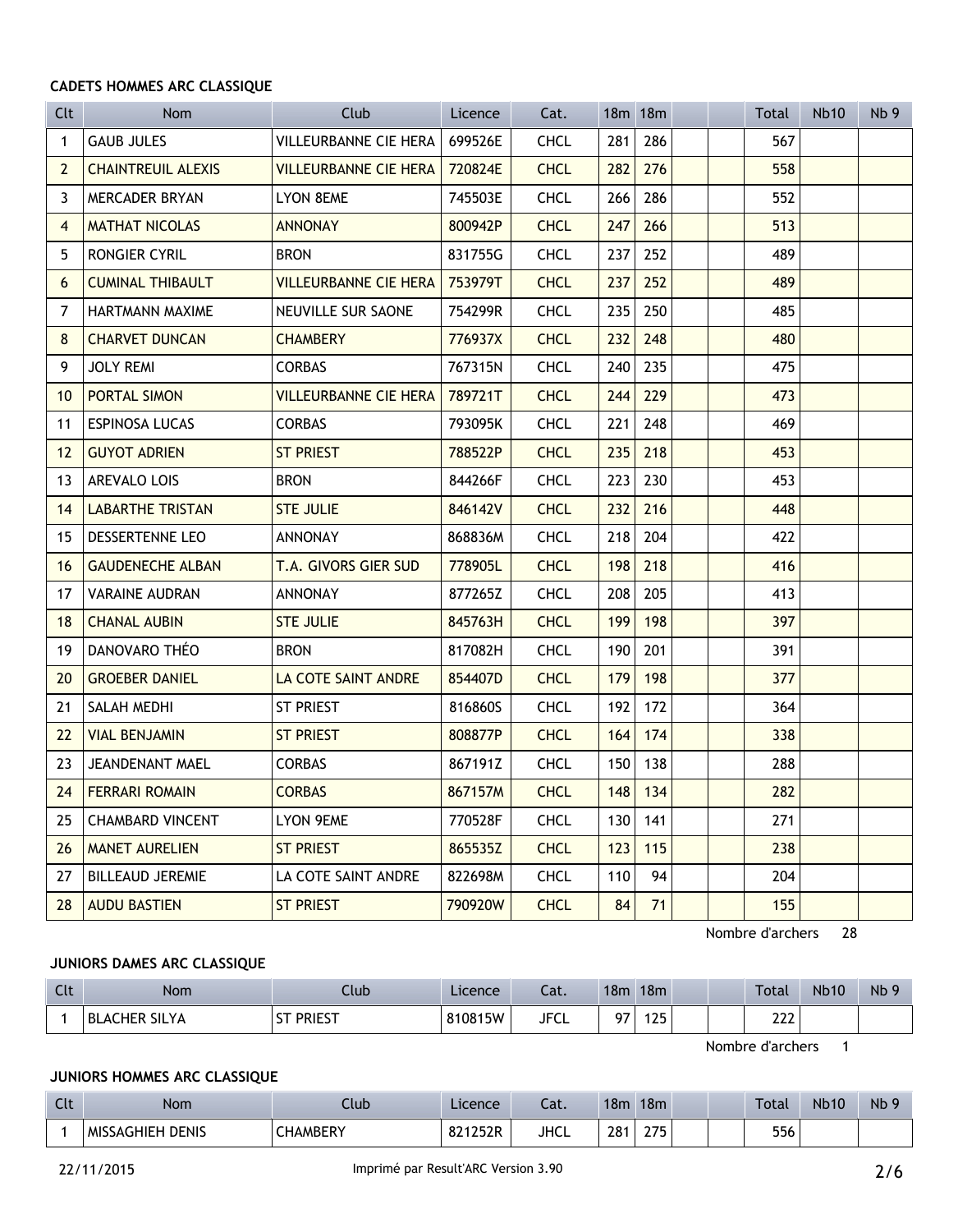| <b>HERLICO SAM</b>       | <b>MOUANS SARTOUX</b> | 749893B | <b>JHCL</b> | 278 | 277 | 555 |  |
|--------------------------|-----------------------|---------|-------------|-----|-----|-----|--|
| SEOUEIRA GABRIEL         | <b>MONTLUEL</b>       | 790441A | JHCL        | 196 | 203 | 399 |  |
| <b>GEOFFRAY AURELIEN</b> | <b>PUSIGNAN</b>       | 878091X | <b>JHCL</b> | 121 | 65  | 186 |  |

Nombre d'archers 4

# **SENIORS DAMES ARC CLASSIQUE**

| Clt | <b>Nom</b>              | Club                         | Licence | Cat.        |     | 18m 18m |  | Total | <b>Nb10</b> | Nb <sub>9</sub> |
|-----|-------------------------|------------------------------|---------|-------------|-----|---------|--|-------|-------------|-----------------|
|     | <b>BERTHIER MARIE</b>   | VILLEURBANNE CIE HERA        | 793726W | <b>SFCL</b> | 267 | 262     |  | 529   |             |                 |
|     | <b>BLANC CELINE</b>     | <b>VIENNE AC</b>             | 767140Y | <b>SFCL</b> | 245 | 234     |  | 479   |             |                 |
|     | <b>BONNAND ANNICK</b>   | LYON 9EME                    | 727389R | <b>SFCL</b> | 231 | 240     |  | 471   |             |                 |
| 4   | <b>THIBAULT JOHANNE</b> | <b>VILLEURBANNE CIE HERA</b> | 853625D | <b>SFCL</b> | 209 | 226     |  | 435   |             |                 |
|     | <b>MOISAN LAURA</b>     | SAINTE FOY LES LYON          | 715413Y | <b>SFCL</b> | 201 | 178     |  | 379   |             |                 |

Nombre d'archers 5

# **SENIORS HOMMES ARC CLASSIQUE**

| Clt             | Nom                      | Club                         | Licence | Cat.        |     | $18m$ 18 $m$ |  | Total | <b>Nb10</b> | Nb <sub>9</sub> |
|-----------------|--------------------------|------------------------------|---------|-------------|-----|--------------|--|-------|-------------|-----------------|
| 1               | <b>ANTOINE ALEXANDRE</b> | <b>TERRENOIRE</b>            | 675654G | SHCL        | 273 | 294          |  | 567   |             |                 |
| 2               | <b>CHRISTIN CLEMENT</b>  | <b>BRON</b>                  | 299186C | <b>SHCL</b> | 275 | 276          |  | 551   |             |                 |
| 3               | <b>BERRUYER XAVIER</b>   | <b>CHASSIEU</b>              | 311601X | SHCL        | 262 | 270          |  | 532   |             |                 |
| 4               | <b>BORNE JULIEN</b>      | <b>PRIVAS</b>                | 460765G | <b>SHCL</b> | 263 | 259          |  | 522   |             |                 |
| 5               | AMODRU ARNAUD            | ANNECY ST SEBASTIEN          | 632287U | SHCL        | 262 | 255          |  | 517   |             |                 |
| 6               | <b>ROMAND FLORIAN</b>    | <b>BRON</b>                  | 614474G | <b>SHCL</b> | 259 | 253          |  | 512   |             |                 |
| 7               | <b>COLLION STEPHANE</b>  | <b>VIENNE AC</b>             | 800522H | SHCL        | 248 | 252          |  | 500   |             |                 |
| 8               | SAMPAIO ARMANDO          | <b>CHASSIEU</b>              | 843192N | <b>SHCL</b> | 248 | 248          |  | 496   |             |                 |
| 9               | <b>GAUB LIONEL</b>       | LYON SPORT METROPOL          | 713732W | <b>SHCL</b> | 254 | 238          |  | 492   |             |                 |
| 10 <sup>°</sup> | YUNGMANN STEPHANE        | <b>ST ETIENNE</b>            | 821168Z | <b>SHCL</b> | 245 | 242          |  | 487   |             |                 |
| 11              | AUDOUARD CHRISTOPHE      | <b>VIENNE AC</b>             | 810821C | <b>SHCL</b> | 238 | 223          |  | 461   |             |                 |
| 12 <sup>2</sup> | <b>COULETTE ROMAIN</b>   | <b>VILLEURBANNE CIE HERA</b> | 430708L | <b>SHCL</b> | 225 | 219          |  | 444   |             |                 |
| 13              | <b>BERTHIOT YVAIN</b>    | LYON 9EME                    | 833173Y | <b>SHCL</b> | 215 | 191          |  | 406   |             |                 |
| 14              | <b>RIGOLLET THOMAS</b>   | <b>BOURG EN BRESSE</b>       | 801234G | <b>SHCL</b> | 64  | 31           |  | 95    |             |                 |

Nombre d'archers 14

# **VETERANS HOMMES ARC CLASSIQUE**

| Clt | Nom                    | Club                  | Licence | Cat.        |     | $18m$ 18 $m$ |  | <b>Total</b> | <b>Nb10</b> | Nb <sub>9</sub> |
|-----|------------------------|-----------------------|---------|-------------|-----|--------------|--|--------------|-------------|-----------------|
|     | <b>COURTOUT ROGER</b>  | VILLEURBANNE CIE HERA | 216288W | <b>VHCL</b> | 266 | 273          |  | 539          |             |                 |
|     | <b>GELINEAU JEAN</b>   | <b>SAINT-SAVIN</b>    | 851946D | <b>VHCL</b> | 257 | 258          |  | 515          |             |                 |
|     | <b>DESBOS ALAIN</b>    | LYON SPORT METROPOL   | 594154V | VHCL        | 263 | 250          |  | 513          |             |                 |
| 4   | <b>TIGNAT DIDIER</b>   | <b>PUSIGNAN</b>       | 788553Y | <b>VHCL</b> | 268 | 244          |  | 512          |             |                 |
| 5   | <b>CRETIN REMY</b>     | NEUVILLE SUR SAONE    | 662505P | <b>VHCL</b> | 234 | 242          |  | 476          |             |                 |
| 6   | <b>FERRERO PATRICK</b> | <b>BRON</b>           | 749454Z | <b>VHCL</b> | 223 | 243          |  | 466          |             |                 |
|     | <b>MENARD THIERRY</b>  | <b>ST PRIEST</b>      | 744918U | VHCL        | 210 | 229          |  | 439          |             |                 |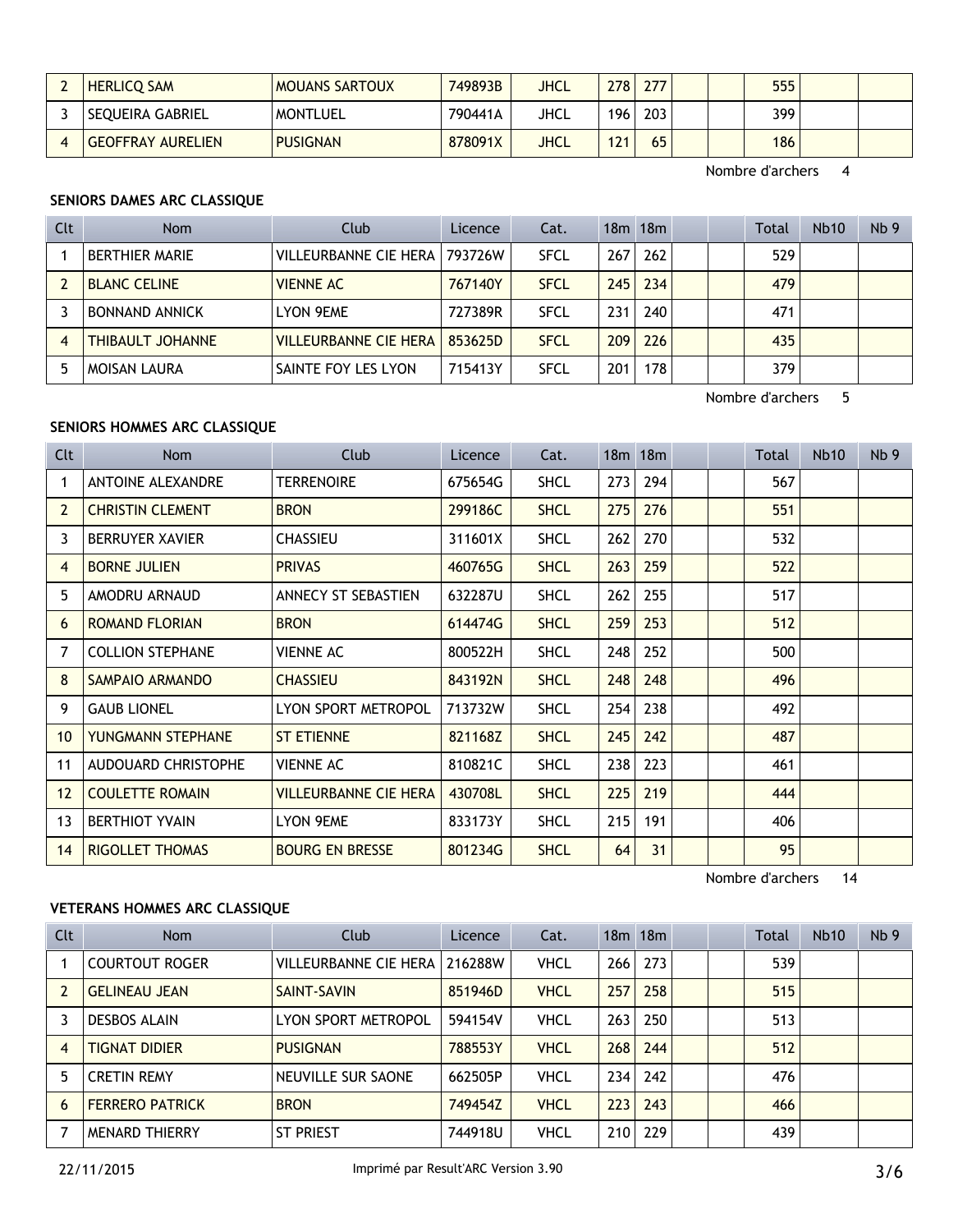|    | <b>GRANDJEAN DIDIER</b>  | <b>VILLEURBANNE CIE HERA</b> | 871379B | <b>VHCL</b> | 211              | 224       |  | 435 |  |
|----|--------------------------|------------------------------|---------|-------------|------------------|-----------|--|-----|--|
|    | RAGEADE THIERRY          | <b>BRON</b>                  | 821358F | <b>VHCL</b> |                  | $215$ 217 |  | 432 |  |
| 10 | <b>MITANCHEY RICHARD</b> | <b>VILLEURBANNE CIE HERA</b> | 758863B | <b>VHCL</b> | 218              | 183       |  | 401 |  |
|    | <b>ABBOU MICHEL</b>      | PUSIGNAN                     | 806003R | VHCL        | 192              | 207       |  | 399 |  |
|    | <b>VERNET MICHEL</b>     | <b>VILLEURBANNE CIE HERA</b> | 834828X | <b>VHCL</b> | 179 <sub>1</sub> | 193       |  | 372 |  |

Nombre d'archers 12

# **SUPER VETERANS DAMES ARC CLASSIQUE**

| Clt | <b>Nom</b>                        | Club        | Licence | Cat.         |     | 18m 18m |  | Total | <b>Nb10</b> | Nb <sub>9</sub> |
|-----|-----------------------------------|-------------|---------|--------------|-----|---------|--|-------|-------------|-----------------|
|     | HUMBERT SORIANO NICOLE IST PRIEST |             | 275181K | <b>SVFCL</b> | 250 | 252     |  | 502   |             |                 |
|     | METRAL GINETTE                    | <b>BRON</b> | 348529L | <b>SVFCL</b> | 239 | 245     |  | 484   |             |                 |
|     | <b>MENU CHRISTIANE</b>            | _ISSIEU     | 725116V | <b>SVFCL</b> | 227 | 191     |  | 418   |             |                 |

Nombre d'archers 3

# **SUPER VETERANS HOMMES ARC CLASSIQUE**

| Clt             | Nom                        | Club                      | Licence | Cat.         |     | 18m 18m |  | Total | <b>Nb10</b> | Nb <sub>9</sub> |
|-----------------|----------------------------|---------------------------|---------|--------------|-----|---------|--|-------|-------------|-----------------|
| 1               | <b>MAGNER JOSE</b>         | <b>PUSIGNAN</b>           | 418009H | <b>SVHCL</b> | 272 | 276     |  | 548   |             |                 |
| $\overline{2}$  | <b>DULAUROY PHILIPPE</b>   | <b>OYONNAX</b>            | 891955S | <b>SVHCL</b> | 272 | 273     |  | 545   |             |                 |
| 3               | <b>ARDIET SYLVAIN</b>      | STE JULIE                 | 029445F | <b>SVHCL</b> | 265 | 275     |  | 540   |             |                 |
| 4               | <b>BOYADJIAN GERARD</b>    | <b>ELANCOURT</b>          | 390046N | <b>SVHCL</b> | 264 | 265     |  | 529   |             |                 |
| 5               | MEYER THIERRY              | AMBERIEU EN BUGEY         | 728394H | <b>SVHCL</b> | 256 | 258     |  | 514   |             |                 |
| 6               | <b>ROJAS JEAN FRANCOIS</b> | <b>CHASSIEU</b>           | 729375Z | <b>SVHCL</b> | 238 | 259     |  | 497   |             |                 |
| 7               | CROISAT JEAN-JACQUES       | <b>CHASSIEU</b>           | 862385A | <b>SVHCL</b> | 237 | 257     |  | 494   |             |                 |
| 8               | <b>DESBOIS MARC</b>        | <b>NEUVILLE SUR SAONE</b> | 824457Z | <b>SVHCL</b> | 236 | 254     |  | 490   |             |                 |
| 9               | <b>MENU PIERRE</b>         | <b>LISSIEU</b>            | 710370S | <b>SVHCL</b> | 236 | 245     |  | 481   |             |                 |
| 10 <sup>°</sup> | <b>COUTURIER BRUNO</b>     | SAINT-SAVIN               | 851945C | <b>SVHCL</b> | 234 | 246     |  | 480   |             |                 |
| 11              | <b>MENDES FERNANDO</b>     | VILLEURBANNE CIE HERA     | 847840R | <b>SVHCL</b> | 227 | 240     |  | 467   |             |                 |
| 12              | ROCSKAY GERARD             | <b>TERRENOIRE</b>         | 076478D | <b>SVHCL</b> | 223 | 242     |  | 465   |             |                 |
| 13              | <b>DIDIER DANIEL</b>       | ANNONAY                   | 750516D | <b>SVHCL</b> | 247 | 218     |  | 465   |             |                 |
| 14              | <b>GARCIA LUIS</b>         | <b>ST PRIEST</b>          | 810829L | <b>SVHCL</b> | 210 | 219     |  | 429   |             |                 |
| 15              | <b>MAGONA DANIEL</b>       | PUSIGNAN                  | 820001F | <b>SVHCL</b> | 210 | 209     |  | 419   |             |                 |
| 16              | <b>HELMER GERALD</b>       | <b>LYON 9EME</b>          | 738465E | <b>SVHCL</b> | 124 | 72      |  | 196   |             |                 |

Nombre d'archers 16

# **JUNIORS HOMMES ARC A POULIES**

| Clt | Nom                    | Club.             | Licence | Cat.        | 18m | 18m |  | Total | <b>Nb10</b> | Nb <sub>9</sub> |
|-----|------------------------|-------------------|---------|-------------|-----|-----|--|-------|-------------|-----------------|
|     | <b>HENRION CLEMENT</b> | <b>LYON 8EME</b>  | 719898Y | JHCO        | 275 | 280 |  | 555   |             |                 |
|     | PEREZ DELACOUR HUGO    | AMBERIEU EN BUGEY | 699244Y | <b>JHCO</b> | 260 | 252 |  | 512   |             |                 |

Nombre d'archers 2

#### **SENIORS DAMES ARC A POULIES**

| $\mathsf{C}$<br>しいし | <b>Nom</b> | Llub | Licence | Lat. | 18m | 18m | <b>Total</b> | <b>Nb10</b> | <b>Nb</b><br>-- |
|---------------------|------------|------|---------|------|-----|-----|--------------|-------------|-----------------|
|                     |            |      |         |      |     |     |              |             |                 |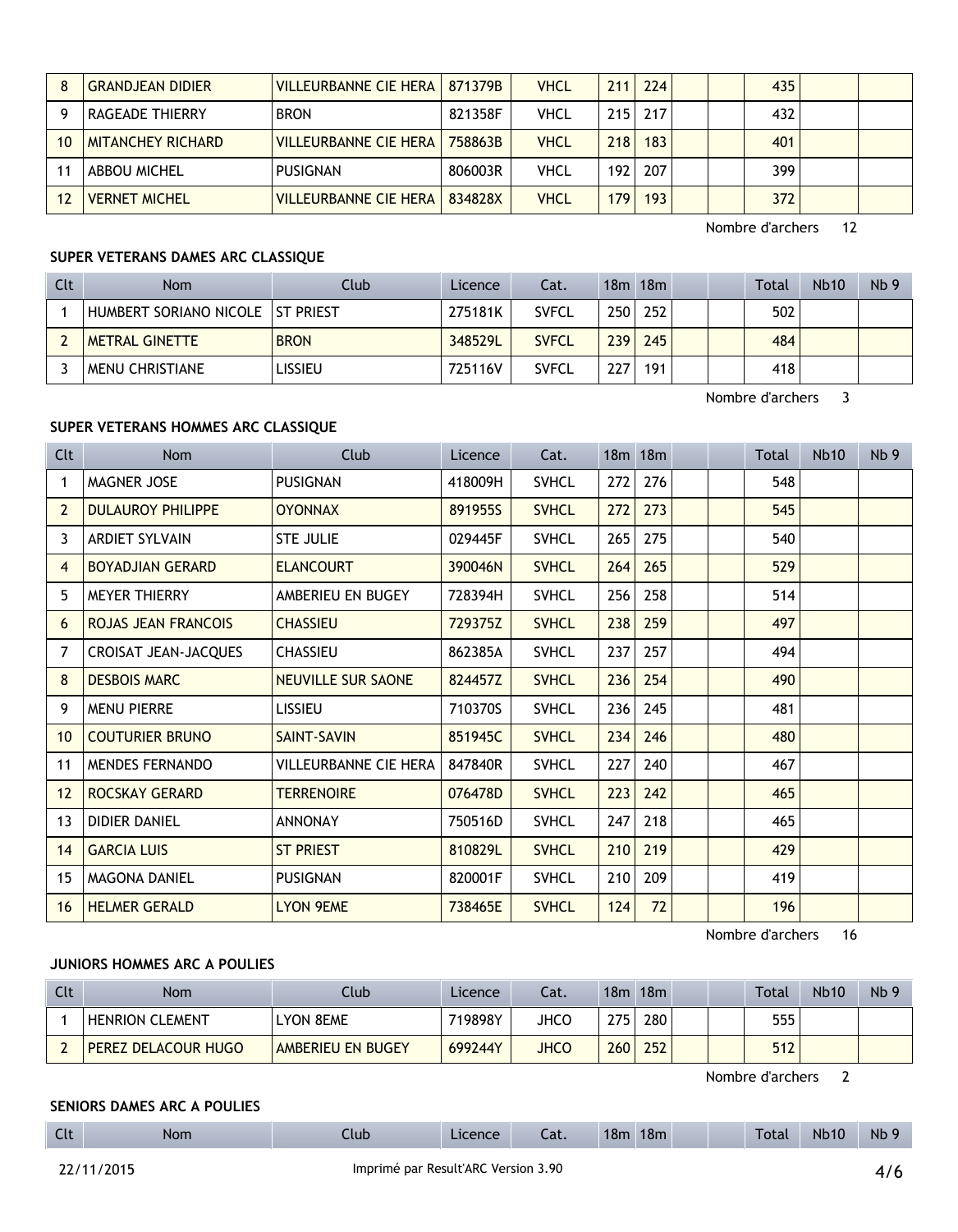| ---<br>----<br>160M<br>280.<br>----<br>VIL.<br>$\overline{\phantom{a}}$<br>. DF<br>JUE.<br>666<br>$\Delta$<br><b>SLCO</b><br><b>YKIAN</b><br>יע<br>JJ1<br>∼–<br>$ -$<br>__ |  |
|----------------------------------------------------------------------------------------------------------------------------------------------------------------------------|--|
|----------------------------------------------------------------------------------------------------------------------------------------------------------------------------|--|

Nombre d'archers 1

# **SENIORS HOMMES ARC A POULIES**

| Clt            | <b>Nom</b>                 | Club               | Licence | Cat.        |     | $18m$ 18 $m$ |  | Total | <b>Nb10</b> | Nb <sub>9</sub> |
|----------------|----------------------------|--------------------|---------|-------------|-----|--------------|--|-------|-------------|-----------------|
|                | <b>CLAUDIN ANTHONY</b>     | <b>MONTLUEL</b>    | 393745J | <b>SHCO</b> | 283 | 290          |  | 573   |             |                 |
| $\overline{2}$ | <b>JUSSELIN CHRISTOPHE</b> | LA CHAPELLE THECLE | 715544R | <b>SHCO</b> | 282 | 287          |  | 569   |             |                 |
|                | <b>CLAUDIN BRICE</b>       | <b>MONTLUEL</b>    | 393744H | <b>SHCO</b> | 283 | 285          |  | 568   |             |                 |
| 4              | <b>BUSSY MICHAEL</b>       | <b>MONTLUEL</b>    | 344015E | <b>SHCO</b> | 279 | 282          |  | 561   |             |                 |
| 5              | VANG LA                    | <b>RILLIEUX</b>    | 805798T | <b>SHCO</b> | 273 | 275          |  | 548   |             |                 |
| 6              | <b>NEVERS MICKAEL</b>      | <b>MACON</b>       | 387443J | <b>SHCO</b> | 252 | 261          |  | 513   |             |                 |

Nombre d'archers 6

# **VETERANS HOMMES ARC A POULIES**

| <b>Clt</b> | <b>Nom</b>              | Club                 | Licence | Cat.        |     | $18m$ 18 $m$ |  | Total | <b>Nb10</b> | Nb <sub>9</sub> |
|------------|-------------------------|----------------------|---------|-------------|-----|--------------|--|-------|-------------|-----------------|
|            | <b>BRUNSTEIN CLAUDE</b> | <b>NIMES</b>         | 015263R | <b>VHCO</b> | 291 | 288          |  | 579   |             |                 |
|            | NAWROT MICHEL           | <b>ST PRIEST</b>     | 227684H | <b>VHCO</b> | 288 | 287          |  | 575   |             |                 |
| 3          | DECINA JEAN-CHRISTOPHE  | <b>LYON 9EME</b>     | 439098F | <b>VHCO</b> | 282 | 284          |  | 566   |             |                 |
| 4          | LOURDELLE DIDIER        | T.A. GIVORS GIER SUD | 421854M | <b>VHCO</b> | 279 | 282          |  | 561   |             |                 |
| 5          | <b>GIRBES FRANCOIS</b>  | <b>ST PRIEST</b>     | 682748T | <b>VHCO</b> | 281 | 279          |  | 560   |             |                 |
| 6          | <b>DUGUE DENIS</b>      | <b>ST PRIEST</b>     | 421228G | <b>VHCO</b> | 272 | 284          |  | 556   |             |                 |
|            | <b>COSTE PIERRE</b>     | <b>RILLIEUX</b>      | 741391K | <b>VHCO</b> | 275 | 278          |  | 553   |             |                 |
| 8          | <b>PARIS JEANMARC</b>   | <b>LYON 9EME</b>     | 293898E | <b>VHCO</b> | 269 | 261          |  | 530   |             |                 |
| 9          | <b>JAMBON BRUNO</b>     | <b>ST PRIEST</b>     | 690750R | <b>VHCO</b> | 276 | 109          |  | 385   |             |                 |

Nombre d'archers 9

# **SUPER VETERANS DAMES ARC A POULIES**

| <b>Clt</b> | <b>Nom</b>             | Llub.               | Licence | - 1<br>cal.  | 18m | 18 <sub>m</sub> |  | <b>Total</b> | <b>Nb10</b> | <b>Nb</b> |
|------------|------------------------|---------------------|---------|--------------|-----|-----------------|--|--------------|-------------|-----------|
|            | <b>BOYER</b><br>HELENE | 8EME<br><b>LYON</b> | 610146C | <b>SVFCO</b> | 262 | 240             |  | 502          |             |           |

Nombre d'archers 1

# **SUPER VETERANS HOMMES ARC A POULIES**

| Clt | Nom                    | Club :           | Licence | Cat.         |     | $18m$ 18 $m$ |  | Total | <b>Nb10</b> | Nb <sub>9</sub> |
|-----|------------------------|------------------|---------|--------------|-----|--------------|--|-------|-------------|-----------------|
|     | <b>MORAS BRUNO</b>     | ' Priest         | 287754B | <b>SVHCO</b> | 278 | 269          |  | 547   |             |                 |
|     | <b>BOYER JEAN YVES</b> | <b>LYON 8EME</b> | 610145B | <b>SVHCO</b> | 254 | 259          |  | 513   |             |                 |

Nombre d'archers 2

# **SCRATCH DAMES ARC NU**

| Clt | Nom                    | Club                | Licence | Cat. | 18 <sub>m</sub> | 18m | <b>Total</b> | <b>Nb10</b> | Nb <sub>9</sub> |
|-----|------------------------|---------------------|---------|------|-----------------|-----|--------------|-------------|-----------------|
|     | <b>VOLLE FRANCOISE</b> | LYON SPORT METROPOL | 231246E | SFBB | 249             | 240 | 489          |             |                 |
|     | <b>BOURRIN ELODIE</b>  | <b>PELUSSIN</b>     | 408628L | SFBB | 222             | 228 | 450          |             |                 |

Nombre d'archers 2